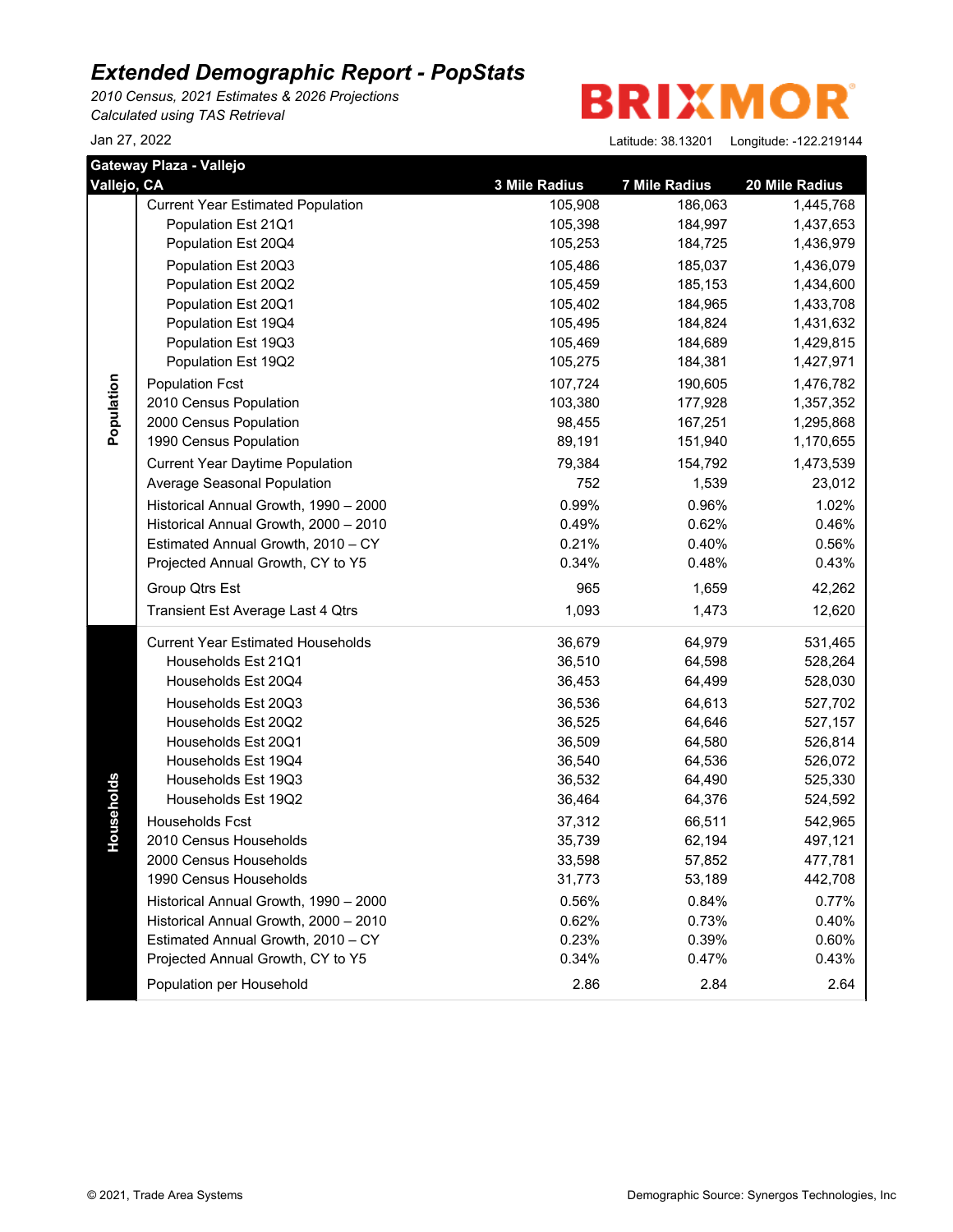*2010 Census, 2021 Estimates & 2026 Projections Calculated using TAS Retrieval*

**BRIXMOR** 

| Gateway Plaza - Vallejo                       |               |                      |                |
|-----------------------------------------------|---------------|----------------------|----------------|
| Vallejo, CA                                   | 3 Mile Radius | <b>7 Mile Radius</b> | 20 Mile Radius |
| HH Income \$500,000 or more                   | 1.5%          | 2.1%                 | 3.2%           |
| HH Income \$250,000 to \$499,999              | 1.7%          | 2.4%                 | 3.8%           |
| HH Income \$200,000 to \$249,999              | 4.1%          | 5.7%                 | 9.0%           |
| HH Income \$175,000 to \$199,999              | 3.1%          | 4.1%                 | 4.9%           |
| HH Income \$150,000 to \$174,999              | 5.1%          | 6.6%                 | 7.1%           |
| HH Income \$100,000 to 149,999                | 17.6%         | 18.8%                | 18.9%          |
| HH Income \$75,000 to 99,999                  | 13.8%         | 13.9%                | 12.8%          |
| HH Income \$50,000 to 74,999                  | 17.6%         | 16.3%                | 14.1%          |
| HH Income \$35,000 to 49,999                  | 11.7%         | 10.0%                | 8.8%           |
| HH Income \$25,000 to 34,999                  | 7.9%          | 6.4%                 | 5.7%           |
| HH Income \$15,000 to 24,999                  | 6.9%          | 5.8%                 | 5.2%           |
| HH Income \$0 to 14,999                       | 9.0%          | 7.9%                 | 6.3%           |
| Average Household Income                      | \$90,207      | \$102,815            | \$126,982      |
| Median Household Income                       | \$70,363      | \$80,871             | \$93,486       |
| Per Capita Income                             | \$31,458      | \$36,143             | \$47,243       |
| 2000 Average HH Income                        | \$57,072      | \$63,370             | \$72,676       |
| 2000 Median HH Income                         | \$48,017      | \$53,907             | \$56,610       |
| Disposable HH Income \$500,000 or more        | #N/A          | #N/A                 | #N/A           |
| Disposable HH Income \$250,000 to \$499,999   | #N/A          | #N/A                 | #N/A           |
| Disposable HH Income \$200,000 to \$249,999   | #N/A          | #N/A                 | #N/A           |
| Disposable HH Income \$175,000 to \$199,999   | 2%            | 2%                   | 4%             |
| Disposable HH Income \$150,000 to \$174,999   | 3%            | 4%                   | 5%             |
| Disposable HH Income \$100,000 to \$149,999   | 16%           | 19%                  | 20%            |
| Disposable HH Income \$75,000 to \$99,999     | 15%           | 15%                  | 15%            |
| Disposable HH Income \$50,000 to \$74,999     | 20%           | 19%                  | 17%            |
| Disposable HH Income \$35,000 to \$49,999     | 14%           | 12%                  | 10%            |
| Disposable HH Income \$25,000 to \$34,999     | 9%            | 7%                   | 6%             |
| Disposable HH Income \$15,000 to \$24,999     | 8%            | 7%                   | 6%             |
| Disposable HH Income \$0 to\$14,999           | 10%           | 9%                   | 7%             |
| Average Disposable Income                     | 73,546        | 82,787               | 94,675         |
| Median Disposable Income                      | 61,109        | 69,806               | 80,284         |
| Householder White - Count                     | 11,326        | 25,369               | 272,490        |
| Median HH Income                              | \$70,096      | \$87,864             | \$107,607      |
| Average HH Income                             | \$82,521      | \$96,437             | \$111,382      |
| Householder Black or African-American - Count | 7,370         | 10,623               | 45,197         |
| Median HH Income                              | \$51,841      | \$57,966             | \$64,733       |
| Average HH Income                             | \$65,081      | \$68,552             | \$77,213       |
| Householder Hispanic - Count                  | 6,697         | 10,723               | 95,473         |
| Median HH Income                              | \$68,084      | \$73,352             | \$77,101       |
| Average HH Income                             | \$77,493      | \$84,022             | \$87,393       |
| Householder Asian or Pacific Islander - Count | 6,967         | 11,144               | 70,091         |
| Median HH Income                              | \$92,672      | \$102,022            | \$102,678      |
| Average HH Income                             | \$100,904     | \$107,132            | \$106,759      |
| Householder Other or Pacific Islander - Count | 4,320         | 7,119                | 48,214         |
| Median HH Income                              | \$74,795      | \$83,923             | \$85,899       |
| Average HH Income                             | \$82,424      | \$91,221             | \$93,612       |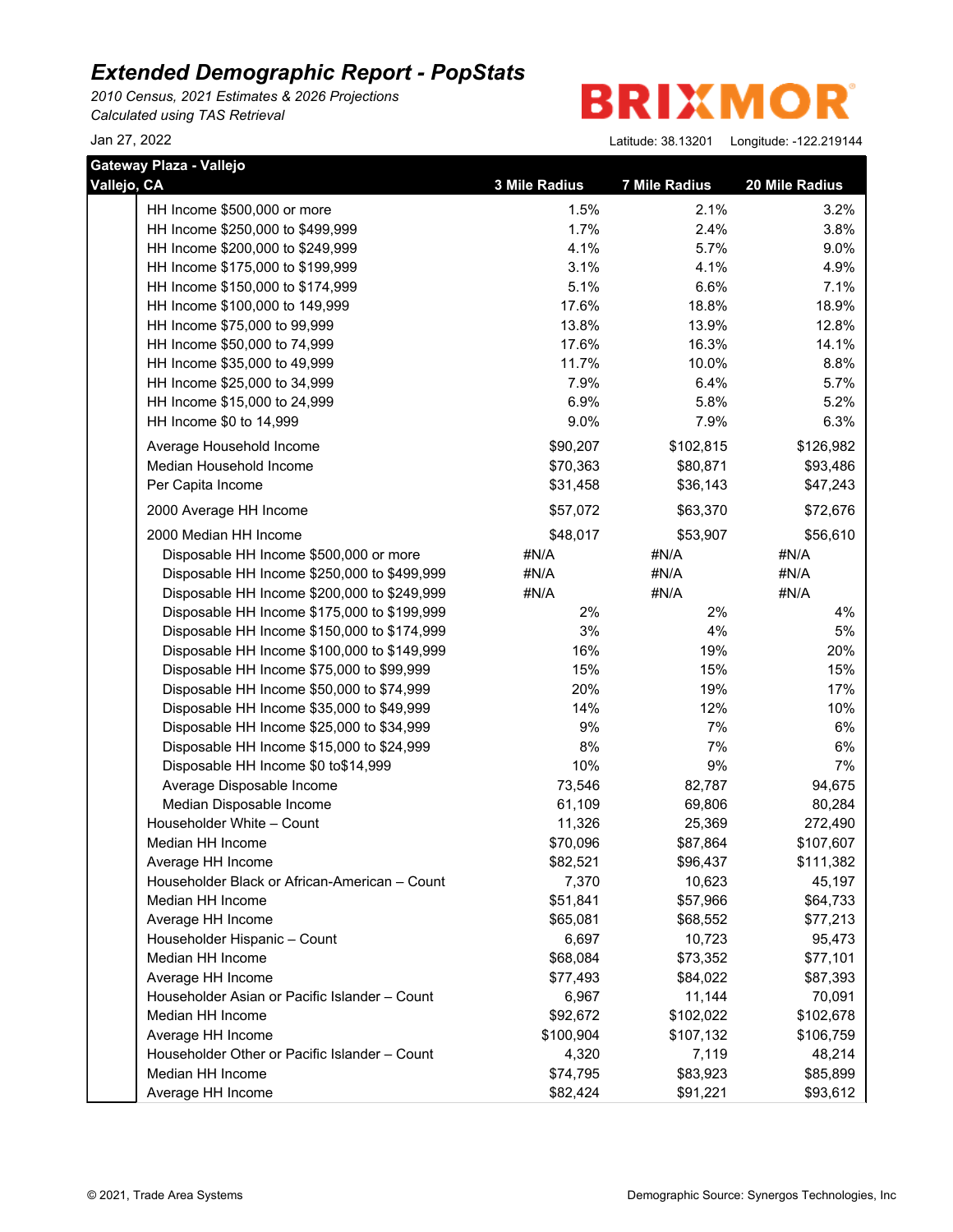*2010 Census, 2021 Estimates & 2026 Projections Calculated using TAS Retrieval*

**BRIXMO** R

|                           | Gateway Plaza - Vallejo<br>Vallejo, CA | 3 Mile Radius | <b>7 Mile Radius</b> | 20 Mile Radius |
|---------------------------|----------------------------------------|---------------|----------------------|----------------|
|                           |                                        |               |                      |                |
| Gender                    | Male Population                        | 51,686        | 90,813               | 715,515        |
|                           | Female Population                      | 54,222        | 95,250               | 730,253        |
|                           | Count of Pop 0 to 4 years              | 6,930         | 11,831               | 90,103         |
|                           | Count of Pop 0 to 7 years              | 9,782         | 16,553               | 130,411        |
|                           | Count of Pop 5 - 13                    | 12,188        | 20,770               | 160,417        |
|                           | Count of Pop 14 - 18                   | 5,144         | 8,662                | 65,494         |
|                           | Count of Pop 19 - 22                   | 5,049         | 9,194                | 86,695         |
|                           | Count of Pop 22 - 25                   | 3,986         | 7,491                | 55,039         |
|                           | Count of Pop 25 - 29                   | 6,960         | 12,654               | 87,638         |
|                           | Count of Pop 30 - 34                   | 6,767         | 11,496               | 85,288         |
|                           | Count of Pop 35 - 39                   | 6,735         | 11,181               | 91,827         |
|                           | Count of Pop 40 - 44                   | 6,296         | 10,605               | 89,356         |
|                           | Count of Pop 45 - 59                   | 19,424        | 34,823               | 275,248        |
|                           | Count of Pop 60 - 74                   | 19,259        | 35,073               | 254,242        |
|                           | Count of Pop 75 - 84                   | 5,384         | 9,409                | 77,809         |
|                           | Count of Pop 85+                       | 1,787         | 2,872                | 26,612         |
|                           | % of Pop 0 to 4 years                  | 6.5%          | 6.4%                 | 6.2%           |
| by Age                    | % of Pop 0 to 7 years                  | 9.2%          | 8.9%                 | 9.0%           |
|                           | % of Pop 5 - 13                        | 11.5%         | 11.2%                | 11.1%          |
|                           | % of Pop 14 - 18                       | 4.9%          | 4.7%                 | 4.5%           |
|                           | % of Pop 19 - 22                       | 4.8%          | 4.9%                 | 6.0%           |
|                           | % of Pop 22 - 25                       | 3.8%          | 4.0%                 | 3.8%           |
|                           | % of Pop 25 - 29                       | 6.6%          | 6.8%                 | 6.1%           |
|                           | % of Pop 30 - 34                       | 6.4%          | 6.2%                 | 5.9%           |
|                           | % of Pop 35 - 39                       | 6.4%          | 6.0%                 | 6.4%           |
|                           | % of Pop 40 - 44                       | 5.9%          | 5.7%                 | 6.2%           |
|                           | % of Pop 45 - 59                       | 18.3%         | 18.7%                | 19.0%          |
|                           | % of Pop 60 - 74                       | 18.2%         | 18.9%                | 17.6%          |
|                           | % of Pop 75 - 84                       | 5.1%          | 5.1%                 | 5.4%           |
|                           | % of Pop 85+                           | 1.7%          | 1.5%                 | 1.8%           |
|                           | Median Age                             | 39.4          | 39.9                 | 40.0           |
|                           | Average Age                            | 40.0          | 40.3                 | 40.3           |
|                           | % of Pop 0 to 4 years                  | 6.8%          | 6.7%                 | 6.4%           |
|                           | % of Pop 5 - 13                        | 12.0%         | 11.6%                | 11.5%          |
|                           | % of Pop 14 - 18                       | 5.1%          | 4.8%                 | 4.7%           |
|                           | % of Pop 19 - 22                       | 5.0%          | 5.3%                 | 6.1%           |
|                           | % of Pop 22 - 25                       | 4.0%          | 4.3%                 | 4.1%           |
|                           | % of Pop 25 - 29                       | 7.0%          | 7.2%                 | 6.4%           |
|                           | % of Pop 30 - 34                       | 6.6%          | 6.4%                 | 6.3%           |
|                           | % of Pop 35 - 39                       | 6.5%          | 6.2%                 | 6.6%           |
|                           | % of Pop 40 - 44                       | 6.0%          | 5.7%                 | 6.4%           |
| Male Population<br>by Age | % of Pop 45 - 59                       | 18.1%         | 18.3%                | 19.1%          |
|                           | % of Pop 75 - 84                       | 4.5%          | 4.5%                 | 4.7%           |
|                           | % of Pop 60 - 74                       | 17.3%         | 17.9%                | 16.5%          |
|                           | % of Pop 85+                           | 1.1%          | 1.1%                 | 1.3%           |
|                           | Median Age                             | 37.7          | 38.0                 | 38.4           |
|                           | Average Age                            | 38.8          | 39.1                 | 39.1           |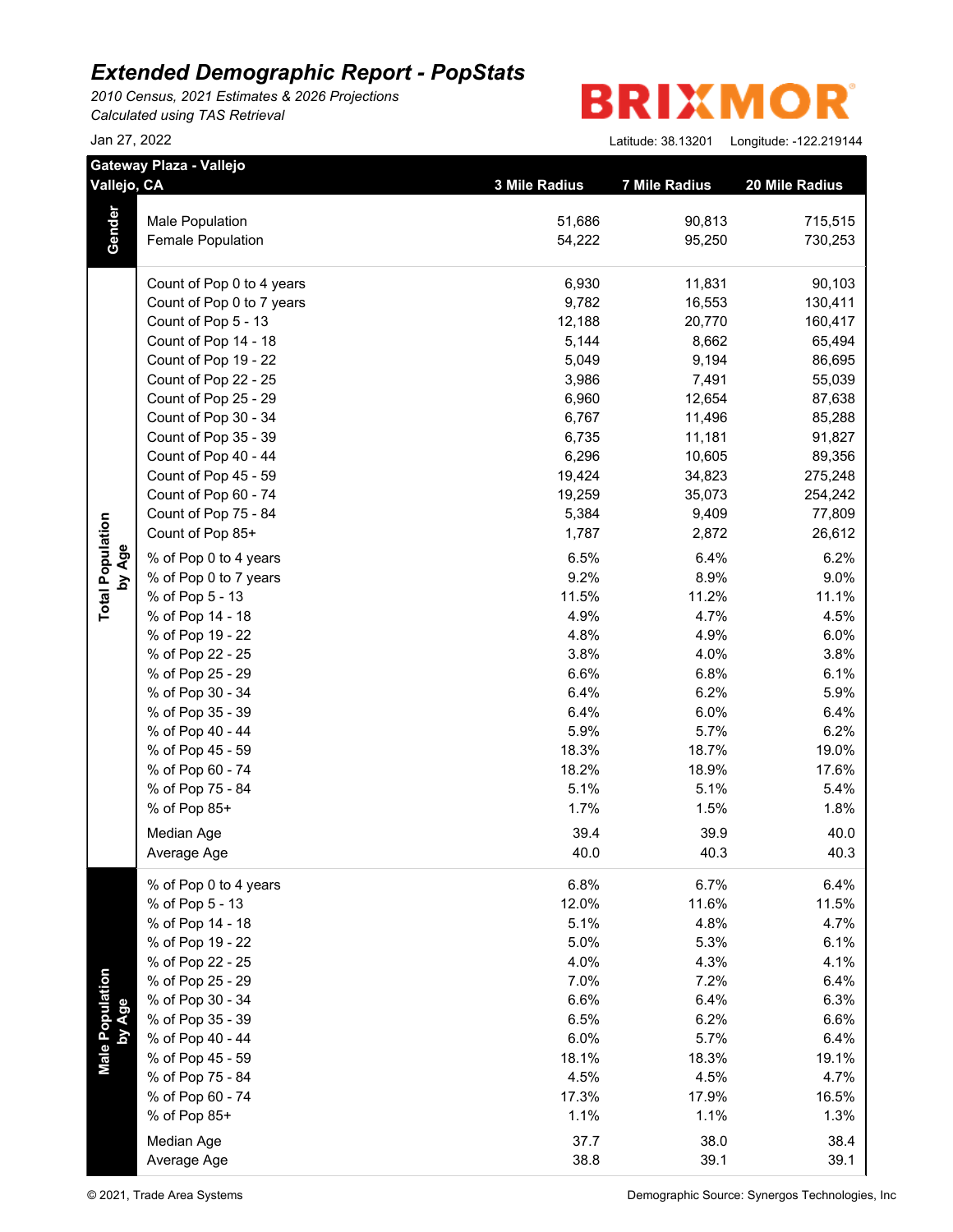*2010 Census, 2021 Estimates & 2026 Projections Calculated using TAS Retrieval*

| Vallejo, CA                 | Gateway Plaza - Vallejo                                              | 3 Mile Radius | <b>7 Mile Radius</b> | 20 Mile Radius |
|-----------------------------|----------------------------------------------------------------------|---------------|----------------------|----------------|
|                             | % of Pop 0 to 4 years                                                | 6.3%          | 6.1%                 | 6.0%           |
|                             | % of Pop 5 - 13                                                      | 11.0%         | 10.7%                | 10.7%          |
|                             | % of Pop 14 - 18                                                     | 4.6%          | 4.5%                 | 4.4%           |
|                             | % of Pop 19 - 22                                                     | 4.5%          | 4.6%                 | 5.9%           |
|                             | % of Pop 22 - 25                                                     | 3.5%          | 3.8%                 | 3.6%           |
|                             | % of Pop 25 - 29                                                     | 6.2%          | 6.4%                 | 5.7%           |
|                             | % of Pop 30 - 34                                                     | 6.2%          | 6.0%                 | 5.6%           |
|                             | % of Pop 35 - 39                                                     | 6.2%          | 5.9%                 | 6.1%           |
| Female Population<br>by Age | % of Pop 40 - 44                                                     | 5.9%          | 5.7%                 | 6.0%           |
|                             | % of Pop 45 - 59                                                     | 18.6%         | 19.1%                | 19.0%          |
|                             | % of Pop 60 - 74                                                     | 19.1%         | 19.8%                | 18.6%          |
|                             | % of Pop 75 - 84                                                     | 5.7%          | 5.6%                 | 6.1%           |
|                             | % of Pop 85+                                                         | 2.2%          | 2.0%                 | 2.4%           |
|                             | Median Age                                                           | 41.2          | 41.9                 | 41.8           |
|                             | Average Age                                                          | 41.3          | 41.5                 | 41.5           |
|                             |                                                                      |               |                      |                |
|                             | Count of White                                                       | 37,385        | 78,188               | 813,947        |
|                             | Count of Black or African-American                                   | 20,464        | 30,373               | 142,087        |
|                             | Count of Asian or Pacific Islander                                   | 25,911        | 42,827               | 217,948        |
|                             | Count of Other races                                                 | 22,148        | 34,674               | 271,786        |
|                             | White                                                                | 35.3%         | 42.0%                | 56.3%          |
|                             | <b>Black or African American</b>                                     | 19.3%         | 16.3%                | 9.8%           |
|                             | Asian                                                                | 24.5%         | 23.0%                | 15.1%          |
|                             | <b>Other Races</b>                                                   | 20.9%         | 18.6%                | 18.8%          |
|                             | Speak English at Home                                                | 61.7%         | 65.6%                | 64.4%          |
|                             | Speak Spanish at Home                                                | 19.0%         | 16.0%                | 19.6%          |
|                             | Speak French or French Creole at Home                                | 0.4%          | 0.4%                 | 0.6%           |
|                             | Speak German at Home                                                 | 0.2%          | 0.3%                 | 0.5%           |
|                             | Speak Russian or Other Slavic Language at Hor                        | 0.2%          | 0.2%                 | 0.8%           |
| Language<br>Spoken          | Speak Other Indo-European Language at Home                           | 1.4%          | 1.8%                 | 3.3%           |
|                             | Speak Chinese at Home                                                | 0.8%          | 1.2%                 | 2.8%           |
|                             | Speak Korean at Home                                                 | 0.3%          | 0.3%                 | 0.6%           |
|                             | Speak Vietnamese at Home                                             | 0.7%          | 0.6%                 | 0.8%           |
|                             | Speak Other Asian Language at Home                                   | 1.9%          | $1.6\%$              | 2.0%           |
|                             | Speak Tagalog and Other Pacific Languages at                         | 13.0%         | 11.5%                | 3.8%           |
|                             | Speak Other Language at Home                                         | 0.5%          | 0.5%                 | 1.0%           |
|                             | <b>Hispanic Population</b>                                           | 26,935        | 42,186               | 369,787        |
|                             | <b>Hispanic Population Percent</b>                                   | 25.4%         | 22.7%                | 25.6%          |
|                             | Mexican                                                              | 69.0%         | 67.9%                | 68.5%          |
|                             | Puerto Rican                                                         | 4.8%          | 4.4%                 | 2.9%           |
|                             | Cuban                                                                | 0.6%          | 0.6%                 | 0.7%           |
|                             | Dominican                                                            | 0.2%          | 0.4%                 | 0.2%           |
| Hispanic                    | <b>Central American</b>                                              | 17.3%         | 16.7%                | 16.3%          |
|                             | South American                                                       | 1.1%          | 1.9%                 | 4.1%           |
|                             | <b>Other Hispanic</b>                                                | 7.1%          | 8.1%                 | 7.4%           |
|                             |                                                                      |               |                      |                |
|                             | 2000 Hispanic Population Percent<br>1990 Hispanic Population Percent | 16%           | 15%                  | 18%            |
|                             |                                                                      | 10%           | 10%                  | 11%            |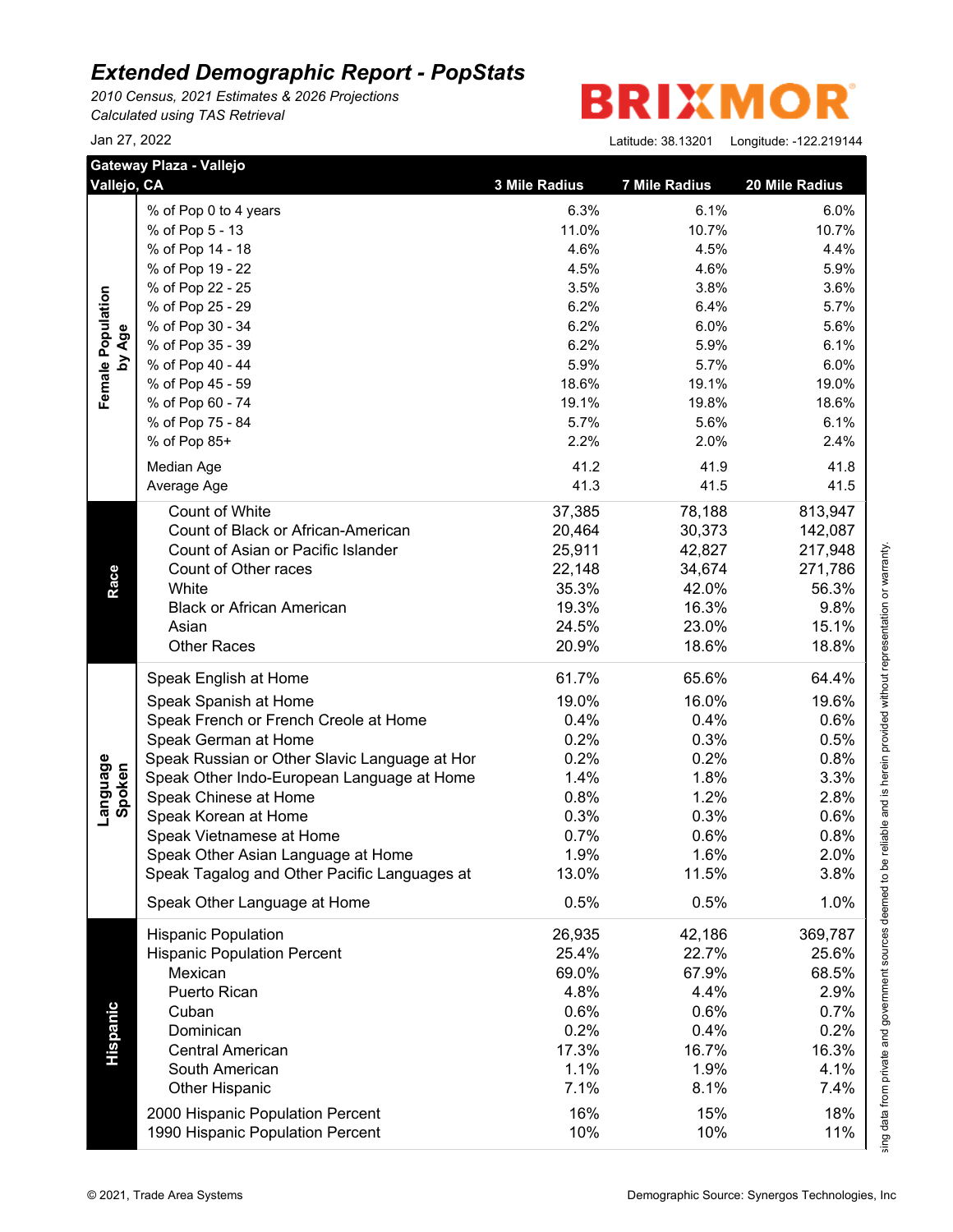*2010 Census, 2021 Estimates & 2026 Projections Calculated using TAS Retrieval*

### **BRIXMO** R

Jan 27, 2022 Latitude: 38.13201 Longitude: -122.219144

This report was produced us<br>T

This report was produced us

|                        | Gateway Plaza - Vallejo                    |                      |                      |                |
|------------------------|--------------------------------------------|----------------------|----------------------|----------------|
| Vallejo, CA            |                                            | <b>3 Mile Radius</b> | <b>7 Mile Radius</b> | 20 Mile Radius |
|                        | American (percent of total population)     | 2.6%                 | 2.5%                 | 2.3%           |
|                        | American                                   | 1.1%                 | 1.3%                 | 1.4%           |
|                        | Native American (ie. Indian/Eskimo)        | 0.4%                 | 0.4%                 | 0.3%           |
|                        | Hawaiian/Pacific Islander                  | 1.0%                 | 0.9%                 | 0.5%           |
|                        | Asian (percent of total population)        | 23.9%                | 22.5%                | 14.8%          |
|                        | Chinese                                    | 1.1%                 | 1.5%                 | 3.5%           |
|                        | Japanese                                   | 0.3%                 | 0.4%                 | 0.8%           |
|                        | Korean<br>South Central Asian (ie. Indian) | 0.3%<br>1.1%         | 0.4%<br>1.4%         | 0.7%<br>1.8%   |
|                        | South East Asian (ie. Vietnamese)          | 20.5%                | 18.3%                | 7.3%           |
|                        | <b>Other Asian</b>                         | 0.6%                 | 0.5%                 | 0.7%           |
|                        | European (percent of total population)     | 9.9%                 | 15.0%                | 22.6%          |
|                        | <b>British</b>                             | 1.5%                 | 2.3%                 | 3.7%           |
|                        | Dutch                                      | 0.2%                 | 0.3%                 | 0.4%           |
|                        | French<br>German                           | 0.5%<br>2.1%         | 0.6%<br>3.0%         | 0.9%<br>4.0%   |
|                        | Italian                                    | 1.2%                 | 1.7%                 | 2.4%           |
|                        | Polish                                     | 0.3%                 | 0.4%                 | 0.7%           |
|                        | Scandinavian                               | 0.9%                 | 1.3%                 | 1.9%           |
|                        | Scotch/Irish                               | 2.4%                 | 3.5%                 | 4.6%           |
|                        | Other European (ie. Greek/Russian)         | 1.0%                 | 1.8%                 | 3.9%           |
|                        | Middle Eastern                             | 0.2%                 | 0.4%                 | 1.1%           |
|                        | <b>Other Ancestry</b>                      | 31.4%                | 29.7%                | 25.3%          |
|                        | <b>Unclassified Ancestry</b>               | 6.7%                 | 7.3%                 | 8.4%           |
|                        | Adult Population (25 Years or Older)       | 72,612               | 128,114              | 988,020        |
|                        | Elementary (0 to 8)                        | 5.8%                 | 4.9%                 | 6.2%           |
|                        | Some High School (9 to 11)                 | 7.0%                 | 5.5%                 | 5.4%           |
| Education<br>(Age 25+) | High School Graduate (12)                  | 25.8%                | 22.9%                | 17.8%          |
|                        | Some College (13 to 16)                    | 26.9%                | 26.4%                | 21.6%          |
|                        | Associates Degree Only                     | 10.0%                | 10.4%                | 8.2%           |
|                        | <b>Bachelors Degree Only</b>               | 18.2%                | 21.2%                | 24.7%          |
|                        | Graduate Degree                            | 6.3%                 | 8.7%                 | 16.1%          |
|                        | % College (4+)                             | 24.5%                | 29.9%                | 40.8%          |
|                        | Total Households - count                   | 36,679               | 64,979               | 531,465        |
|                        | One Person HHs - count                     | 8,810                | 14,843               | 139,951        |
|                        | Family HHs - count                         | 25,318               | 45,903               | 348,458        |
|                        | Married Couple - count                     | 16,161               | 31,627               | 259,371        |
|                        | w/own children - count                     | 5,939                | 11,803               | 106,424        |
|                        | w/out own children - count                 | 10,222               | 19,823               | 152,947        |
|                        | Male Householder - count                   | 2,924                | 4,318                | 26,944         |
|                        | Female Householder - count                 | 6,234                | 9,958                | 62,143         |
| Household<br>Type      | Non-Family Households - count              | 2,551                | 4,233                | 43,057         |
|                        | 1 Person Household                         | 24.0%                | 22.8%                | 26.3%          |
|                        | 2 Person Household                         | 28.8%                | 29.7%                | 31.5%          |
|                        |                                            |                      |                      |                |
|                        | 3 Person Household                         | 16.7%                | 17.3%                | 16.3%          |
|                        | 4 Person Household                         | 14.0%                | 14.8%                | 13.8%          |
|                        | 5 Person Household                         | 8.5%                 | 8.2%                 | 6.6%           |
|                        | 6 Person Household                         | 4.1%                 | 3.7%                 | 2.9%           |
|                        | 7+ Person Household                        | 3.9%                 | 3.3%                 | 2.5%           |
|                        | % Households With Children                 | 28.1%                | 28.3%                | 27.8%          |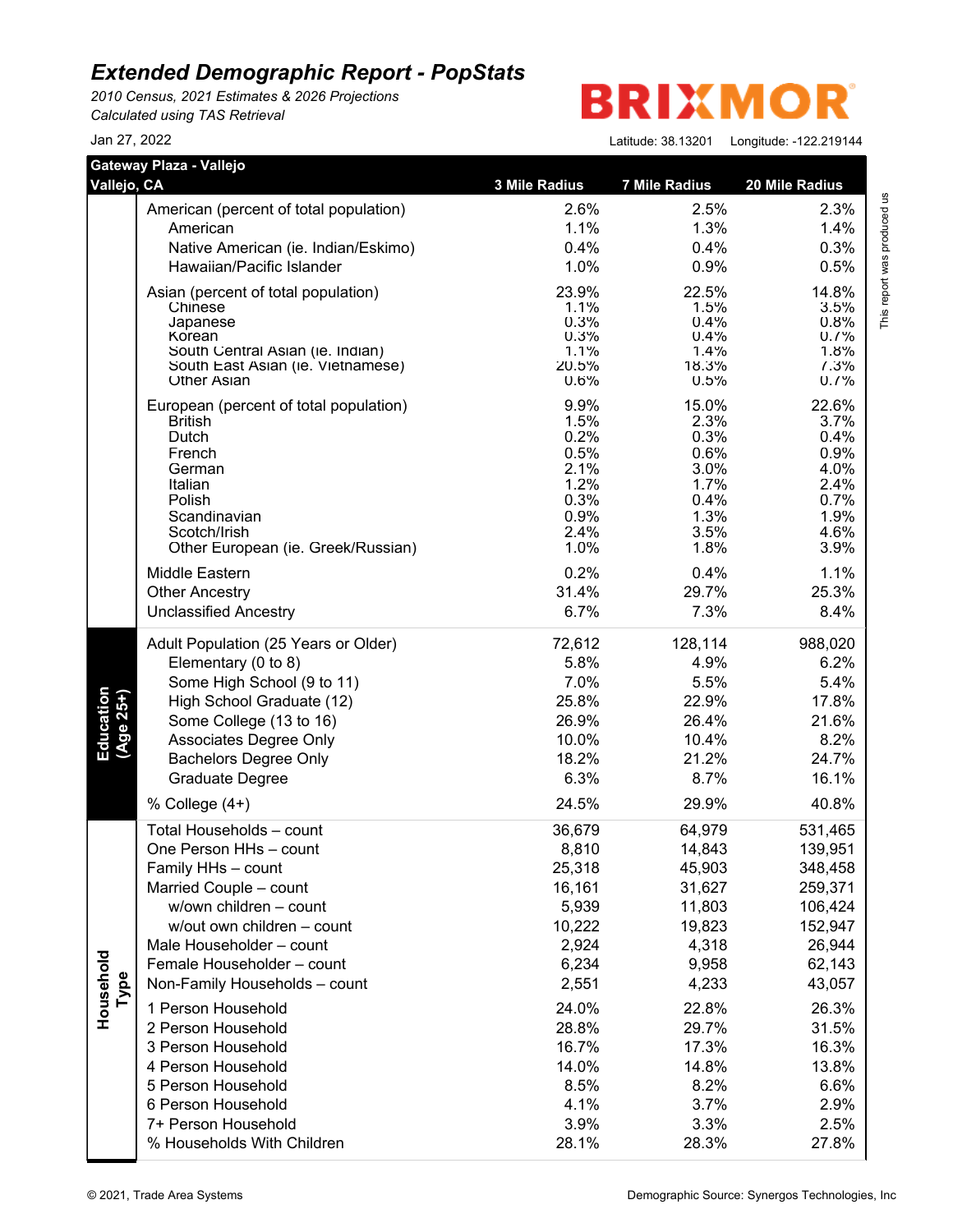*2010 Census, 2021 Estimates & 2026 Projections Calculated using TAS Retrieval*

**BRIXMOR** 

Jan 27, 2022 Latitude: 38.13201

|                                       | Gateway Plaza - Vallejo                                                      |                    |                      |                |
|---------------------------------------|------------------------------------------------------------------------------|--------------------|----------------------|----------------|
| Vallejo, CA                           |                                                                              | 3 Mile Radius      | <b>7 Mile Radius</b> | 20 Mile Radius |
|                                       | <b>Total Housing Units</b>                                                   | 39,661             | 69,806               | 566,122        |
|                                       | <b>Owner Occupied Percent</b>                                                | 55.6%              | 59.5%                | 56.8%          |
|                                       | <b>Renter Occupied Percent</b><br><b>Vacant Housing Percent</b>              | 36.9%<br>7.5%      | 33.6%<br>6.9%        | 37.1%<br>6.1%  |
|                                       | Total Housing Units (Census 2000)                                            | 34,993             | 60,005               | 493,144        |
|                                       | For Rent (Census 2000)                                                       | 45%                | 41%                  | 34%            |
|                                       | For Sale (Census 2000)                                                       | 27%                | 27%                  | 22%            |
|                                       | Rented or Sold, (Census 2000)                                                | 13%                | 15%                  | 12%            |
|                                       | Seasonal (Census 2014)                                                       | 3%                 | 3%                   | 9%             |
|                                       | Other (Census 2000)                                                          | 7%                 | 7%                   | 12%            |
|                                       | Homes Built 1990 to 2000                                                     | 9%                 | 12%                  | 10%            |
|                                       | Homes Built 1980 to 1989                                                     | 18%                | 24%                  | 16%            |
| Homes Built<br>By Year                | Homes Built 1970 to 1979                                                     | 17%                | 18%                  | 20%            |
|                                       | Homes Built 1960 to 1969                                                     | 14%                | 11%                  | 17%            |
|                                       | Homes Built 1950 to 1959                                                     | 17%                | 14%                  | 16%            |
|                                       | Homes Built 1940 to 1949                                                     | 12%                | 10%                  | 9%             |
|                                       | Homes Built Before 1939                                                      | 13%                | 11%                  | 12%            |
|                                       | 1 Unit                                                                       | 73%                | 74%                  | 68%            |
| Units in                              | 2 - 9 Units                                                                  | 13%                | 13%                  | 15%            |
|                                       | Greater than 10 Units                                                        | 9%                 | 9%                   | 14%            |
| <b>Structure</b>                      | <b>Mobilie Trailer</b>                                                       | 4%                 | 4%                   | 3%             |
|                                       | <b>Other Units</b>                                                           | 0%                 | $0\%$                | 0%             |
|                                       | Property Value \$1,000,000 or more                                           | 14.7%              | 22.4%                | 29.8%          |
|                                       | Property Value \$750,000 to \$999,999                                        | 27.4%              | 27.2%                | 22.1%          |
|                                       | Property Value \$500,000 to \$749,999                                        | 31.7%              | 26.5%                | 22.4%          |
|                                       | Property Value \$400,000 to \$499,999                                        | 8.7%               | 6.4%                 | 5.7%           |
|                                       | Property Value \$300,000, to \$399,999                                       | 4.5%               | 3.6%                 | 3.2%           |
|                                       | Property Value \$200,000 to \$299,999                                        | 2.4%               | 1.9%                 | 1.9%           |
| (Owner Occupied)<br><b>Home Value</b> | Property Value \$150,000 to \$199,999                                        | 1.3%<br>1.7%       | 1.1%<br>1.3%         | 0.9%           |
|                                       | Property Value \$100,000 to \$149,999<br>Property Value \$60,000 to \$99,999 | 1.2%               | 0.9%                 | 1.0%           |
|                                       | Property Value \$40,000 to \$59,999                                          | 0.7%               | 0.6%                 | 0.7%<br>0.3%   |
|                                       | Property Value \$0 to \$39,999                                               | 1.3%               | 1.2%                 | 0.9%           |
|                                       |                                                                              |                    |                      |                |
|                                       | <b>Median Home Value</b><br><b>Median Rent</b>                               | \$704,608<br>\$773 | \$778,122            | \$834,869      |
|                                       | \$0 and under - percent                                                      | 18.2%              | \$793<br>17.5%       | \$853<br>17.2% |
|                                       | \$1 to \$4999 - percent                                                      | 9.2%               | 8.7%                 | 8.3%           |
|                                       | \$5k to \$9999 - percent                                                     | 4.8%               | 4.6%                 | 4.4%           |
|                                       | \$10k to \$24999 - percent                                                   | 6.6%               | 6.4%                 | 6.2%           |
|                                       | \$25k to \$49999 - percent                                                   | 6.9%               | 6.8%                 | 6.7%           |
|                                       | \$50k to \$99999 - percent                                                   | 10.3%              | 10.2%                | 10.0%          |
| <b>Wealth</b>                         | \$100k to \$249999 - percent                                                 | 17.8%              | 18.0%                | 18.0%          |
| per Household                         | \$250k to \$499999 - percent                                                 | 12.6%              | 13.1%                | 13.5%          |
|                                       | \$500k+ - percent                                                            | 13.6%              | 14.6%                | 15.6%          |
|                                       | Median HH Wealth                                                             | \$70,959           | \$79,236             | \$85,547       |
|                                       | Avg HH Wealth                                                                | \$226,838          | \$238,495            | \$250,108      |
|                                       |                                                                              |                    |                      |                |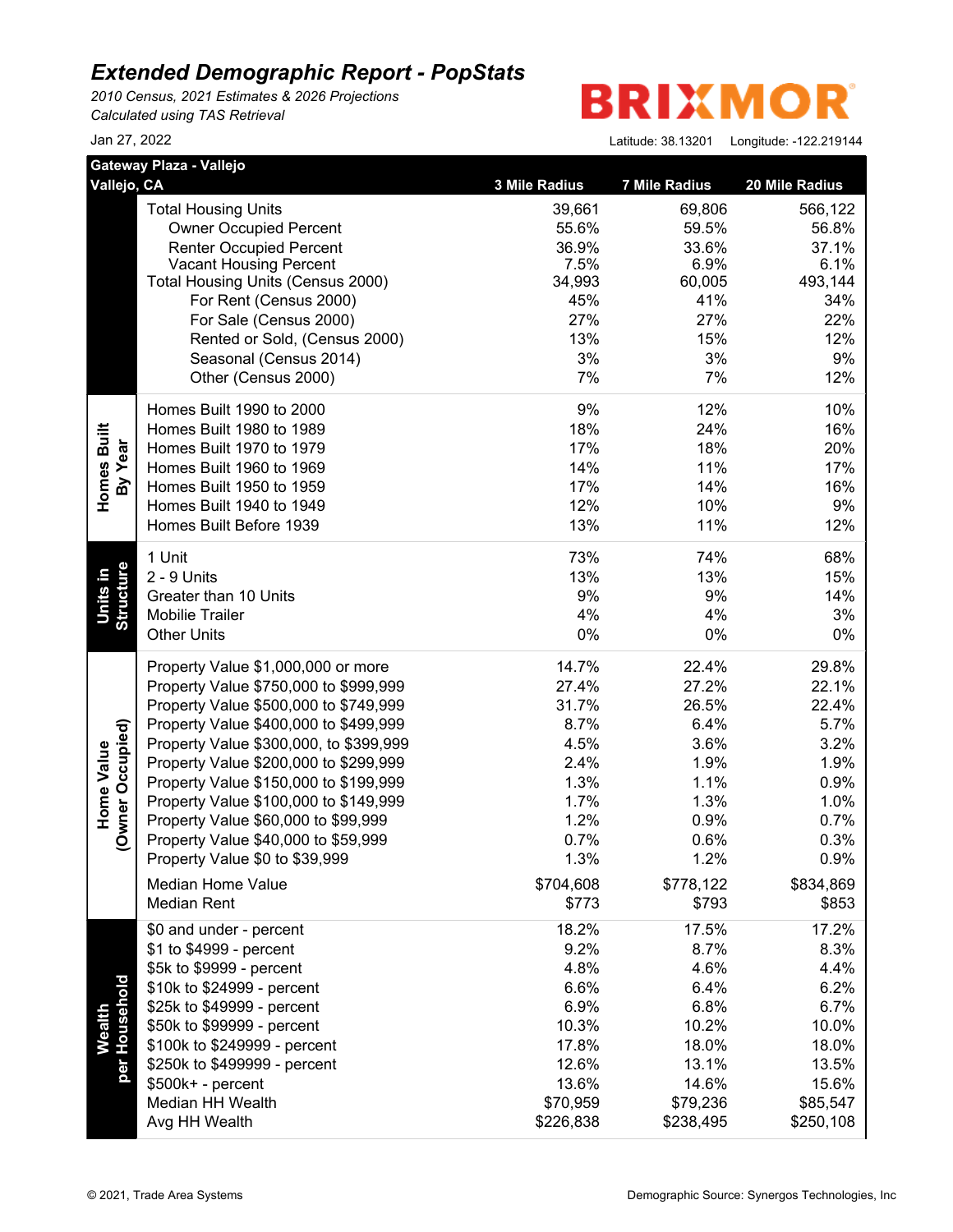*2010 Census, 2021 Estimates & 2026 Projections Calculated using TAS Retrieval*

**BRIXMOR** 

| Vallejo, CA                  |                                            |               |                      |                |
|------------------------------|--------------------------------------------|---------------|----------------------|----------------|
|                              |                                            | 3 Mile Radius | <b>7 Mile Radius</b> | 20 Mile Radius |
| Economic                     |                                            |               |                      |                |
|                              | <b>Economic Viability Local</b>            | 260           | 260                  | 261            |
| Viability                    | <b>Economic Viability Indexed</b>          | 100           | 100                  | 100            |
|                              | Employed Civilian Pop 16+ by Occupation    | 48,118        | 87,535               | 699,570        |
|                              | Managerial/Executive                       | 11.6%         | 14.3%                | 17.7%          |
| (Employed Civilians Age 16+) | <b>Professional Specialty</b>              | 19.5%         | 21.4%                | 25.6%          |
|                              | <b>Healthcare Support</b>                  | 6.5%          | 5.6%                 | 3.6%           |
|                              | Sales                                      | 8.5%          | 9.5%                 | 9.6%           |
|                              | Office & Administrative Support            | 13.4%         | 12.9%                | 10.7%          |
|                              | <b>Protective Service</b>                  | 2.7%          | 2.7%                 | 2.0%           |
|                              | <b>Food Preperation</b>                    | 6.3%          | 5.6%                 | 5.6%           |
|                              | <b>Building Maintenance &amp; Cleaning</b> | 4.1%          | 3.2%                 | 4.4%           |
|                              | <b>Personal Care</b>                       | 2.8%          | 2.8%                 | 3.2%           |
|                              | Farming, Fishing, & Forestry               | 0.8%          | 0.6%                 | 0.7%           |
|                              | Construction                               | 9.1%          | 8.6%                 | 7.2%           |
|                              | Production & Transportation                | 14.7%         | 12.8%                | 9.8%           |
|                              | <b>Percent White Collar Workers</b>        | 59.5%         | 63.8%                | 67.2%          |
|                              | <b>Percent Blue Collar Workers</b>         | 40.5%         | 36.2%                | 32.8%          |
|                              | Agriculture/Mining/Construction            | 8.9%          | 8.4%                 | 7.9%           |
|                              | Manufacturing                              | 8.3%          | 8.4%                 | 6.9%           |
|                              | Transportation                             | 7.1%          | 6.8%                 | 5.2%           |
|                              | Information                                | 1.7%          | 2.0%                 | 2.4%           |
|                              | Wholesale/Retail                           | 13.4%         | 13.2%                | 12.1%          |
|                              | Finance, Insurance, Real Estate            | 4.6%          | 5.8%                 | 6.9%           |
|                              | <b>Professional Services</b>               | 4.6%          | 6.2%                 | 10.1%          |
|                              | <b>Management Services</b>                 | 0.0%          | 0.1%                 | 0.1%           |
| (Employed Civilians Age 16+) | <b>Administrative/Waste Services</b>       | 4.4%          | 4.2%                 | 4.9%           |
|                              | <b>Educational Services</b>                | 24.9%         | 24.5%                | 23.5%          |
|                              | <b>Entertainment Services</b>              | 10.9%         | 10.0%                | 9.9%           |
|                              | <b>Other Professional Services</b>         | 5.9%          | 5.3%                 | 5.4%           |
|                              | <b>Public Administration</b>               | 5.1%          | 5.2%                 | 4.6%           |
|                              | Drive to Work Alone                        | 67.1%         | 69.8%                | 66.7%          |
|                              | Drive to Work Carpool                      | 22.7%         | 20.1%                | 14.7%          |
|                              | Travel to Work by Public Transportation    | 4.8%          | 4.5%                 | 9.3%           |
|                              | Drive to Work on Motorcycle                | 0.2%          | 0.2%                 | 0.3%           |
|                              | Drive to Work on Bicycle                   | 0.5%          | 0.4%                 | 1.2%           |
| Transportation<br>To Work    | Walked to Work                             | 1.3%          | 1.2%                 | 3.0%           |
|                              | <b>Other Means</b>                         | 0.7%          | 0.7%                 | 0.8%           |
|                              | Work at Home                               | 2.8%          | 3.0%                 | 4.0%           |